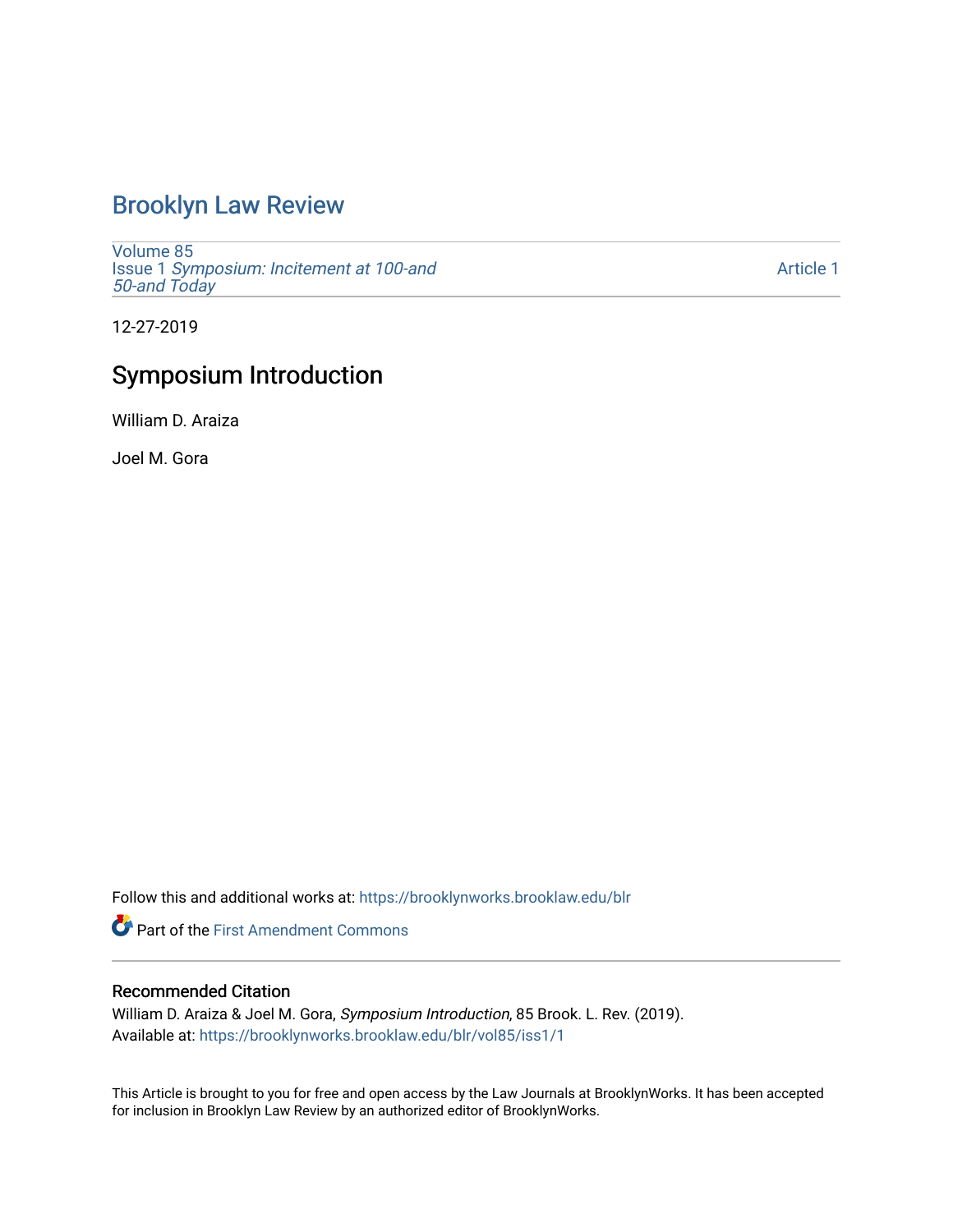## INTRODUCTION

# SYMPOSIUM: Incitement at 100 and 50—and Today

#### FREE SPEECH AND VIOLENCE IN THE MODERN **WORLD**

*William D. Araiza*† *and Joel M. Gora*††

2019 marks the one-hundredth anniversary of the Supreme Court's first consequential encounter with the First Amendment's guarantee of freedom of speech, in a series of cases dealing with opposition to the nation's entry into World War I and its policies opposing the Bolshevik Revolution.<sup>1</sup> Those cases marked the starting point for what could be called "the free speech century": a century in which free speech became elevated to a primary—some would say *the* primary—constitutional commitment. 2

Of course, with that elevation came a century of contestation about what free speech meant, who had the right to exercise it, and what government interests could justify its suppression. Nowhere was this contestation sharper than in the realm of speech that is alleged to incite violence. On the one hand, such speech, when part of a call for radical political change, lies at the heart of the First Amendment's concern with allowing free discussion of all matters

<sup>†</sup> Professor of Law, Brooklyn Law School.

<sup>††</sup> Professor of Law, Brooklyn Law School. We both thank the staff and editors of the *Brooklyn Law Review* and Liz Alper for all their excellent work in hosting this symposium.

<sup>&</sup>lt;sup>1</sup> Schenck v. United States, 249 U.S. 47, 52 (1919); Abrams v. United States, 250 U.S. 616, 617–18 (1919).

<sup>2</sup> *See*, *e.g.*, Jones v. City of Opelika, 316 U.S. 584, 608 (1942) (Stone, C.J., dissenting) (describing the First Amendment as occupying a "preferred position" in the hierarchy of constitutional values), *vacated*, 319 U.S. 103 (1943). The preferred position idea eventually faded away. *See, e.g.*, Elizabeth J. Wallmeyer, *Filled Milk, Footnote Four & the First Amendment: An Analysis of the Preferred Position of Speech After the* Carolene Products *Decision*, 13 FORDHAM INTELL. PROP., MEDIA & ENT. L.J. 1019, 1020– 21 (2003) (describing it as having "faded away" after a decade).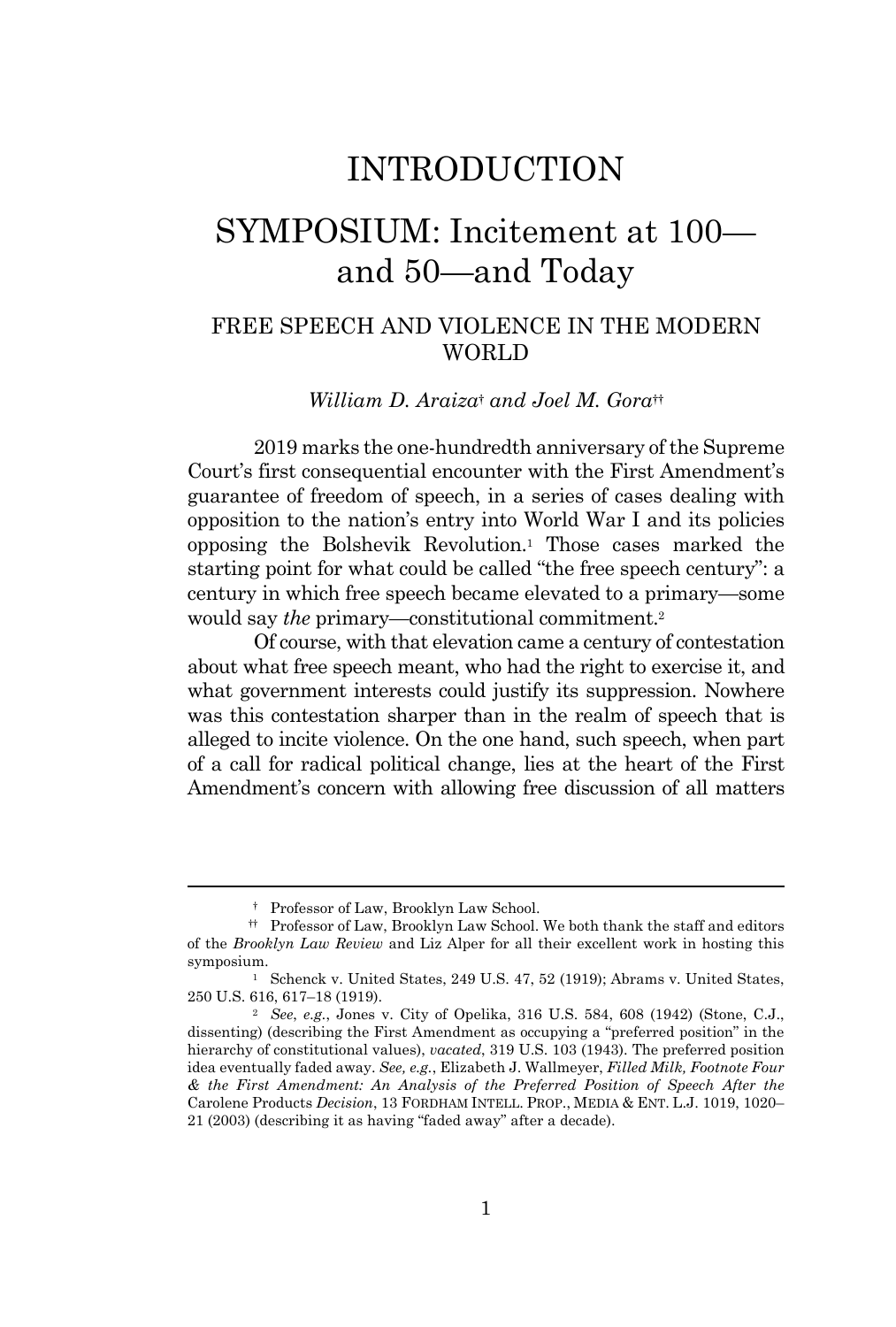relating to self-government. <sup>3</sup> But such speech can also pose great risks to peace, public order, and public safety.<sup>4</sup>

The Supreme Court's challenge over the last one hundred years has been to mediate between these conflicting concerns. The challenge remains, and indeed, is more acute than ever. Today, the internet provides extraordinary opportunities for group mobilization. We have seen the positive side of this potential all over the world, when oppressed groups have used social media to organize protests again repressive governments.<sup>5</sup> But we have also seen the negative side, as forces of violence have used those same tools to exhort others to perform violent acts.<sup>6</sup> The global anxiety over terrorism, and the ease with which death and destruction can be wrought on a massive scale, only accentuates our fear of those who would incite violence, whether through new technologies or the old-fashioned methods of the printed or spoken word.

On April 12, 2019, scholars gathered at Brooklyn Law School to consider the past, the present, and the future of free speech, and concerns about incitement that militate toward suppression. The speakers provided incisive and timely insight on these important matters—insight that is reflected in the papers published in this symposium issue of the *Brooklyn Law Review*. 7

Noted First Amendment litigator Floyd Abrams engages these questions directly by considering the key words from Justice Holmes's canonical formulation for the constitutional standard governing regulation of incitement speech8—the requirement that any danger justifying such regulation must be "clear and present."<sup>9</sup> Mr. Abrams asks what types of "danger" are sufficiently "present" to provide that justification, using as examples the Communist teachings at issue in *Dennis v. United States*<sup>10</sup> and *The Progressive*

<sup>3</sup> *See, e.g.*, Buckley v. Am. Constitutional Law Found., 525 U.S. 182, 183 (1999) (describing "core political speech" as the context in which First Amendment protection "is at its zenith" (quoting Meyer v. Grant, 486 U.S. 414, 422 (1988))).

<sup>4</sup> *See, e.g.*, Hess v. Indiana, 414 U.S. 105, 106–07 (1973) (per curiam) (dealing with a protester's exhortation to continue the illegal commandeering of a public street).

<sup>5</sup> *See, e.g.*, Heather Brown et al., *The Role of Social Media in the Arab Uprisings*, PEW RES. CTR. (Nov. 28, 2012), https://www.journalism.org/2012/11/28/rolesocial-media-arab-uprisings/ [https://perma.cc/VAP8-JA5Y] (discussing the part played by social media in the Arab Spring protests).

<sup>6</sup> *See, e.g.*, Julia Carrie Wong, *8chan: The Far-Right Website Linked to the Rise in Hate Crimes*, GUARDIAN (Aug. 4, 2019), https://www.theguardian.com/technology/2019/ aug/04/mass-shootings-el-paso-texas-dayton-ohio-8chan-far-right-website [https://perma.cc/VK79-73P8].

<sup>7</sup> Symposium, *Incitement at 100—and 50—and Today*, 85BROOK.L.REV.1(2019). <sup>8</sup> *See* Floyd Abrams, *The First Amendment and the Imminence of Harm*, 85 BROOK. L. REV. 7 (2019).

<sup>9</sup> Schenck v. United States, 249 U.S. 47, 52 (1919).

<sup>10</sup> Dennis v. United States, 341 U.S. 494, 497–98 (1951).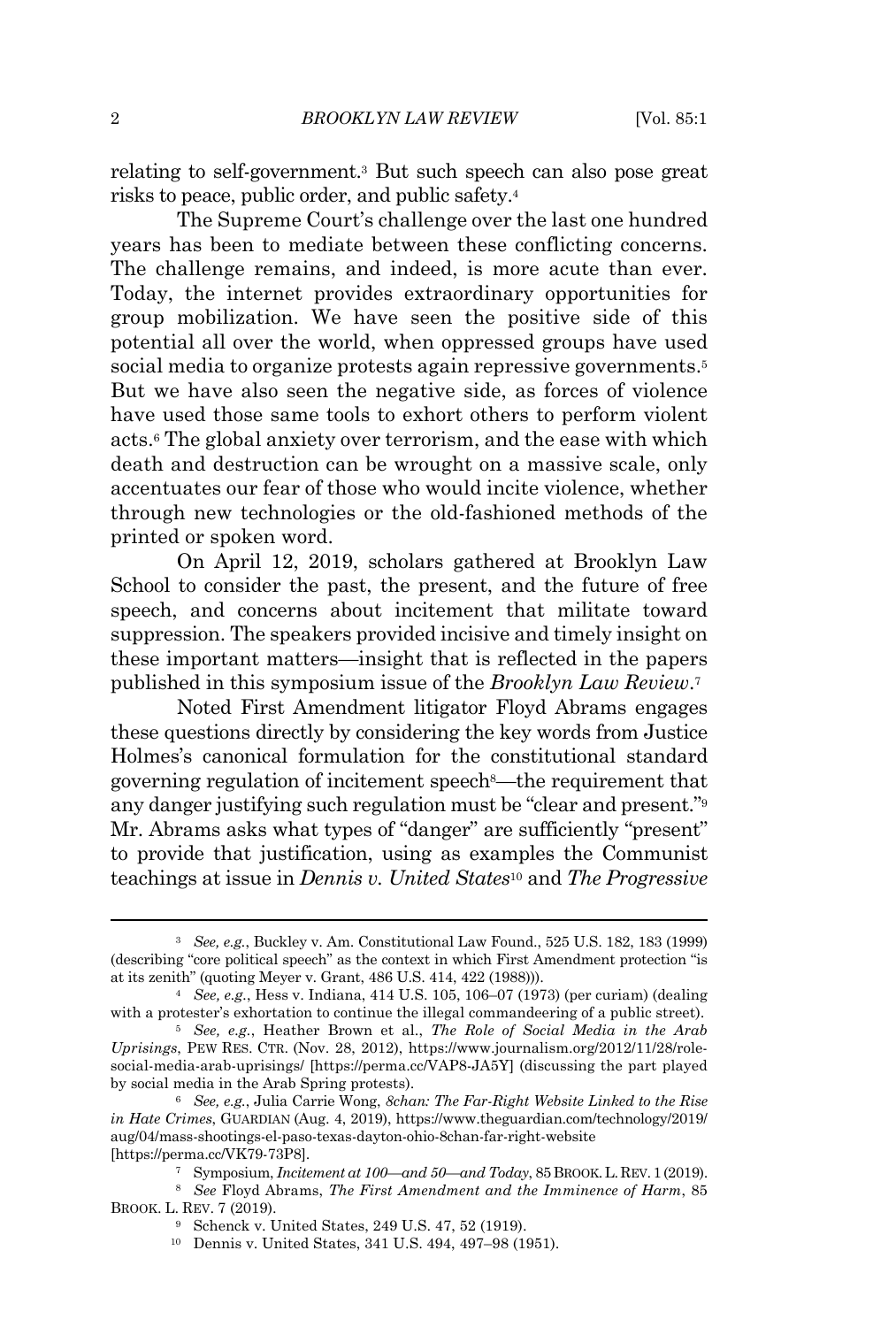magazine's publication of plans for constructing a hydrogen bomb.<sup>11</sup> While Mr. Abrams reaches no hard and fast conclusion on this exceptionally difficult question, his discussion places both the difficulty and the stakes of that issue in stark relief.

Emerson Sykes, a staff attorney with the American Civil Liberties Union, takes the next logical step after Mr. Abrams' article and considers the history, current status, and possible future of the equally canonical modern formula for incitement, expressed in *Brandenburg v. Ohio*. <sup>12</sup> Mr. Sykes provides a rich history of the *Brandenburg* litigation, explains the requirements it establishes before the First Amendment allows a speaker to be convicted of incitement to violence, and discusses *Brandenburg*'s impact on modern speech controversies and its role in the world of social media. While he considers whether other nations have something to teach Americans about the allowable realm for provocative speech, and whether the phenomenon of social media changes the calculus, Mr. Sykes argues that *Brandenburg*'s basic preference for allowing such speech retains its fundamental vitality.

Professor Rachel VanLandingham considers in more detail one question raised by Mr. Sykes: the issue of social media. <sup>13</sup> In particular, Professor VanLandingham assumes that government is, or should be, disabled from restricting social media speech that fails the current *Brandenburg* test for incitement.<sup>14</sup> But she then asks whether the government should have greater power to pressure social media operators—as the intermediaries—to restrict speech on their social media platforms. Professor VanLandingham discusses whether allowing such informal government pressure would cause the same degradation of democratic political dialogue that would flow from more direct government regulation.

In a similar vein, Professor David Han engages the fundamental issue of whether the stringently speech-protective *Brandenburg* formula can survive the threats of violence and terrorism enabled and enhanced by the internet and social media age. <sup>15</sup> His concern is that *Brandenburg*—the product of an era

<sup>11</sup> United States v. Progressive, Inc., 467 F.Supp. 990, 991 (W.D. Wis. 1979).

<sup>12</sup> *See* Emerson J. Sykes, *In Defense of* Brandenburg*: The ACLU and Incitement Doctrine in 1919, 1969, and 2019*, 85 BROOK. L. REV. 15 (2019); Brandenburg v. Ohio, 395 U.S. 444, 447 (1969) (per curiam) (limiting the leeway government has to punish speech advocating illegal action to situations in which that speech is "directed to inciting or producing imminent lawless action and is likely to incite or produce such action").

<sup>13</sup> *See* Rachel E. VanLandingham, *Words We Fear: Burning Tweets & the Politics of Incitement*, 85 BROOK. L. REV. 37 (2019).

<sup>14</sup> *Brandenburg*, 395 U.S. at 447.

<sup>15</sup> *See* David S. Han, Brandenburg *and Terrorism in the Digital Age*, 85 BROOK. L. REV. 85 (2019).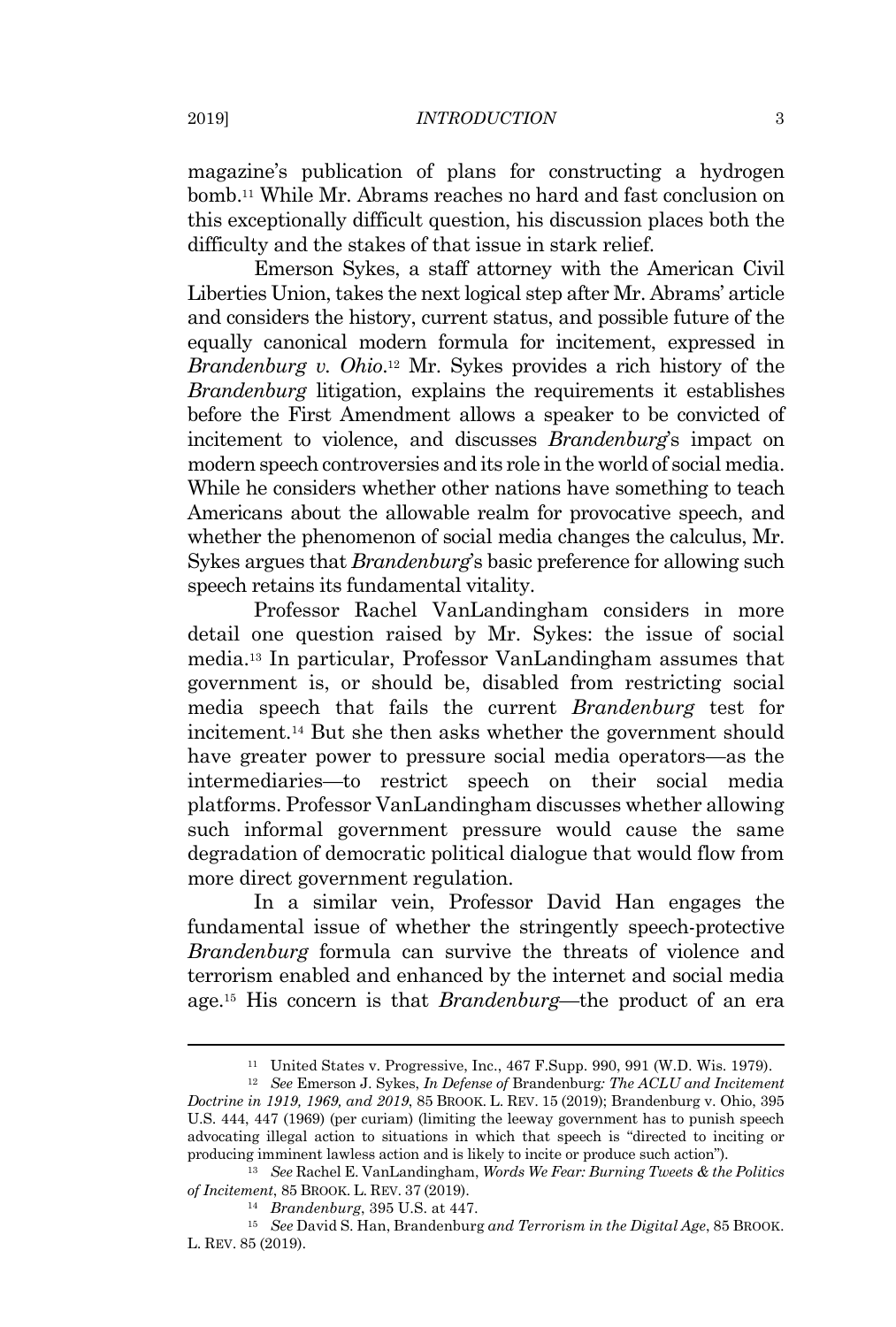where militant speech was often confined to leaflets and soap boxes—may be viewed as obsolete in the contemporary digital world of instant global communication. He suggests that an effort to bring its principles "up to date" would result in a balancing readjustment between speech and security that might subordinate speech. Professor Han maintains that it is better to resolve those issues through the prism of the persuasion presumption, the principle at the heart of *Brandenburg*, rather than a kind of instrumental balancing. This approach would lead to a deeper and more honest conversation about the fundamental principles underlying *Brandenburg*'s insistence that, except in the most extraordinary circumstances, speech seeking to persuade, rather than incite, to violence cannot be restrained, and render any incursions on that principle more narrow and tolerable.

Professor Christina Wells is also concerned about terrorism threats being used to justify lowering *Brandenburg'*s protective shield for provocative and challenging speech and dissent. <sup>16</sup> In her view, the insistence on imminence of violence caused by speech is the core of *Brandenburg*'s protection, a safeguard undermined by broad proposals to target "terrorism" speech. The important mission of *Brandenburg* was to repudiate a half-century of watered-down protection under the "clear and present danger" test. The United States government used fears of "Communism" and other "isms" as the pretext for attacks on dissident groups and individuals legitimately pressing for political and social change. Similar threats of repression have emerged today in the effort to equate terrorism with certain groups and advocacy efforts, while ignoring similar threats from the other side of the ideological aisle. Professor Wells' answer to avoid the pitfalls of the past is a rigorous reaffirmation of the *Brandenburg* test, which will not leave us defenseless against true threats of terrorism.

Finally, however, Professor Leslie Gielow Jacobs submits that there are circumstances where the *Brandenburg* rules *overprotect* speech. <sup>17</sup> In her view, the paradigm for withholding protection is where a speaker exhorts her listeners to engage in violence and properly suffers criminal penalty if the incitement tests are met. But courts have given protection in a number of other dissimilar contexts. Professor Jacobs focuses on government management of nonpublic forums. In this circumstance,

<sup>16</sup> *See* Christina E. Wells, *Assumptions About "Terrorism" and the* Brandenburg *Incitement Test*, 85 BROOK. L. REV. 111 (2019).

<sup>17</sup> *See* Leslie Gielow Jacobs, *"Incitement Lite" for the Nonpublic Forum*, 85 BROOK. L. REV. 149 (2019).